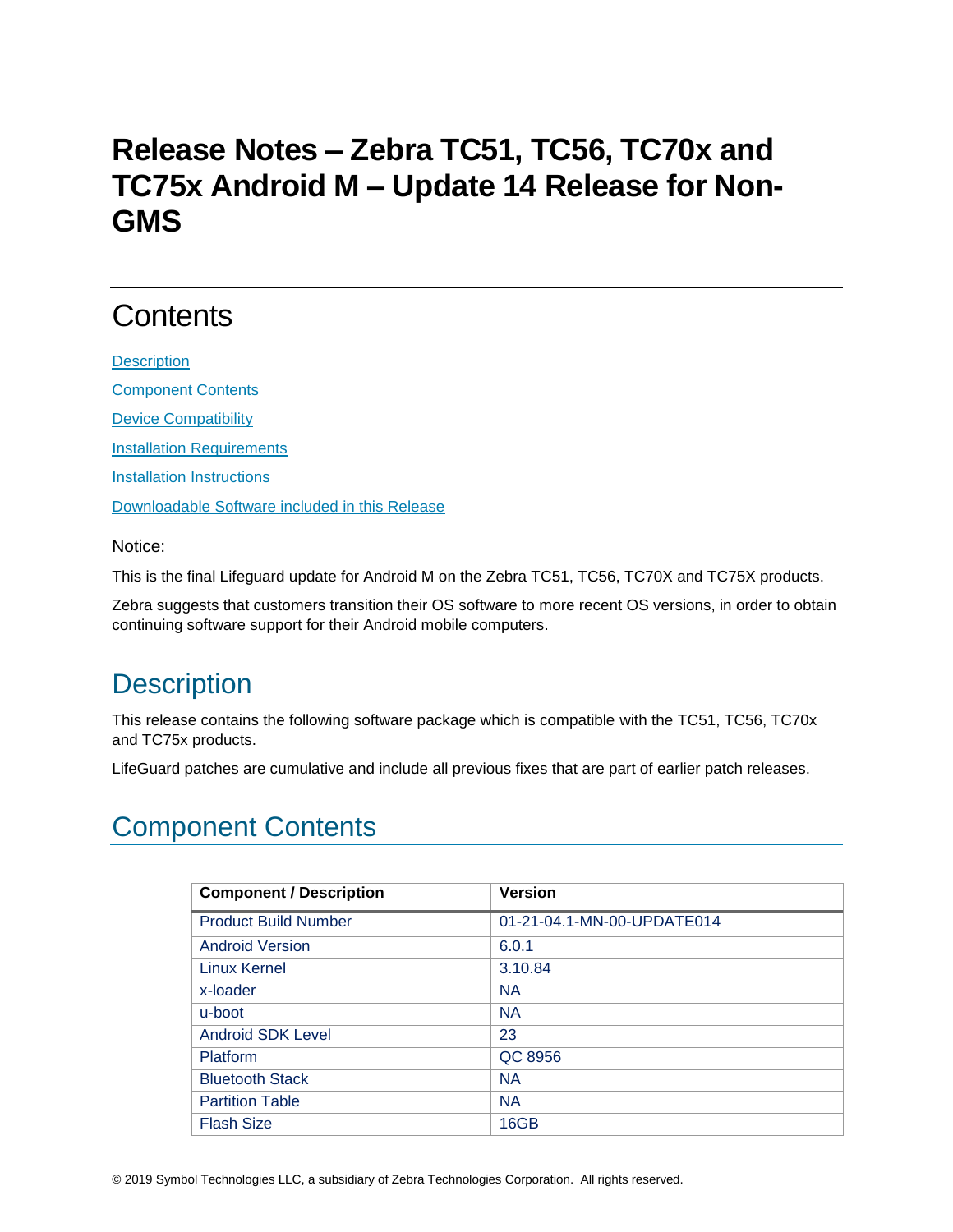| <b>RAM Size</b>                  | 2GB                                                                   |
|----------------------------------|-----------------------------------------------------------------------|
| <b>Active Edge</b>               | 2.5.13                                                                |
| Airwatch / Rapid Deployment      | 1.01.04                                                               |
| <b>Analytics Mgr</b>             | 2.4.0.1140                                                            |
| <b>App Gallery</b>               | 3.0.1.7                                                               |
| Audio (Microphone and Speaker)   | 0.31.3.0                                                              |
| <b>Battery Management</b>        | 1.3.8                                                                 |
| <b>Bluetooth Pairing Utility</b> | 3.7.1                                                                 |
| <b>Data Analytics Engine</b>     | 1.0.2.2091                                                            |
| <b>DataWedge</b>                 | 7.0.4                                                                 |
| Elemez-B2M                       | 1.0.0.347                                                             |
| <b>EMDK</b>                      | 7.0.0.2000                                                            |
| <b>Enterprise Keyboard</b>       | 1.9.0.9                                                               |
| <b>GMS</b>                       | R <sub>12</sub>                                                       |
| <b>MX</b> version                | 8.2.4.2                                                               |
| <b>NFC</b>                       | 4.3.0 M                                                               |
| <b>OSX</b>                       | QCT.60.6.8.1                                                          |
| <b>PTT</b>                       | 3.1.32                                                                |
| RxLogger                         | 4.60.2.0                                                              |
| Scanner                          | 19.53.37.0                                                            |
| <b>SimulScan</b>                 | SimulScanDemo: 2.9<br>SimulScanRes: 1.14.11                           |
| <b>SMARTMU</b>                   | 2.1                                                                   |
| SOTI / MobiControl               | 13.3.0 Build 1059                                                     |
| <b>StageNow</b>                  | 3.1.1.1019                                                            |
| <b>Touch Panel</b>               | 1.8-Stylus-2-0, 1.8-Glove-2-0 (TC51/56)                               |
| <b>WLAN</b>                      | 1.9-Stylus-1-0, 2.0-Glove-1-0 (TC75X/70X)<br>FUSION_BA_2_10.0.6.015_M |
| <b>WWAN</b> (Data or Voice)      | FALCON-W160411A-228.1-00101.47                                        |
| Zebra Device Diagnostic Tool     | 1.5                                                                   |
| Zebra Volume Control (ZVC)       | 2.0.0.12                                                              |
| <b>File Browser</b>              | 1.19.1.5                                                              |
|                                  |                                                                       |

#### **1. CFE v14 Updates:**

- ❖ CFE-TC51\_TC56\_TC70x\_TC75x-M-XX-21-04.01-N-00-14.zip (Non-GMS)
- 1. **Android Security Patch Level: July 1, 2018 (Critical Patch Level:2019-03-01).** Use the link below to see the Android Security bulletin for more information: <https://source.android.com/security/bulletin/>

Updated below mentioned components: For more detail please refer [http://techdocs.zebra.com](http://techdocs.zebra.com/)

- o WLAN Version FUSION\_BA\_2\_10.0.6.015\_M
	- 1.SPR36075 Fixed an issue wherein voice packets were not tagged with correct QoS category sometimes which might have caused choppiness in audio call.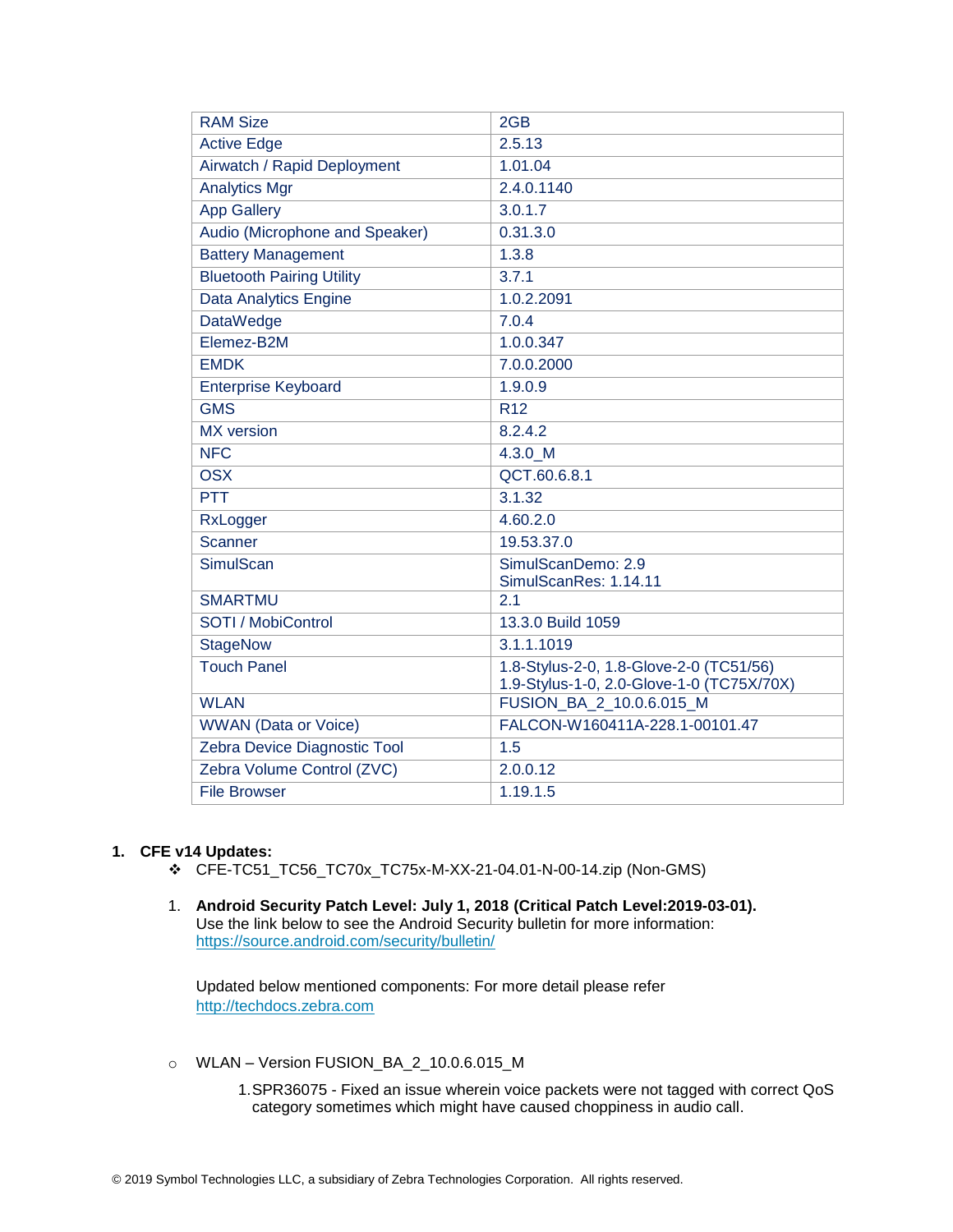- 2.SPR36111 Resolved an issue wherein Wi-Fi connection drops and unable to recover till a reboot.
- 3.SPR36334 Resolved an issue where device was reporting wrong SCO states when connected to HS3100.
- 4.SPR35763 Resolved an issue wherein one-way audio is observed during a call sometimes.
- 5.SPR36538 Resolved an issue wherein EAP-TLS profile will not persist after upgrade from Android M to O release.
- o Scanner Version 19.53.37.0
	- 1.SPR35368 Resolved an issue wherein device is unable to scan barcode suspend and resume.
	- 2.SPR35362 Resolved and issue wherein Scanner was not able to decode when HW picklist is enabled.
	- 3.SPR35054 Added support for reduced quite zone barcode decoding.
	- 4.SPR34445 Fixed an Issue wherein scanner beam doesn't come when using DS3678 scanner and Scanner Framework crashes were seen.
- 2. SPR35294 Resolved an issue wherein Chrome tab toggles when keyboard is being changed and user goes back to Chrome using recent apps.

#### **2. CFE v13 Updates:**

- ❖ CFE-TC51\_TC56\_TC70x\_TC75x-M-XX-21-04.01-N-00-13.zip (Non-GMS)
- 1. **Android Security Patch Level: July 1, 2018 (Critical Patch Level:2018-10-01).** Use the link below to see the Android Security bulletin for more information: <https://source.android.com/security/bulletin/>
- 2. Updated below mentioned components:
	- o MXMF Version 8.2.4.2
	- o EMDK Version 7.0.0.2000
	- o StageNow Version 3.1.1.1019
	- o Scanner Version 18.8.20.5
	- o DataWedge Version 7.0.4
	- $\circ$  EKB Version 1.9.0.9
	- o WLAN Version FUSION\_BA\_2\_10.0.5.012\_M
	- $\circ$  Analytics Mgr Version 2.4.0.1140
	- o OSX Version QCT.60.6.8.1

For more detail please refer [http://techdocs.zebra.com](http://techdocs.zebra.com/)

- 1. SPR33207 Resolved an issue wherein the Device Diagnostic tool had an issue with reading the Battery Cycles in the application for PP+ batteries.
- 2. SPR35021 Resolved an issue where Auto PAC Proxy settings are not preserved after Android desert update.
- 3. SPR35577 Resolved an issue where WiFi connection is affected because of Bluetooth scanner operation.
- 4. SPR34771 Resolved a synchronization issue in Mx.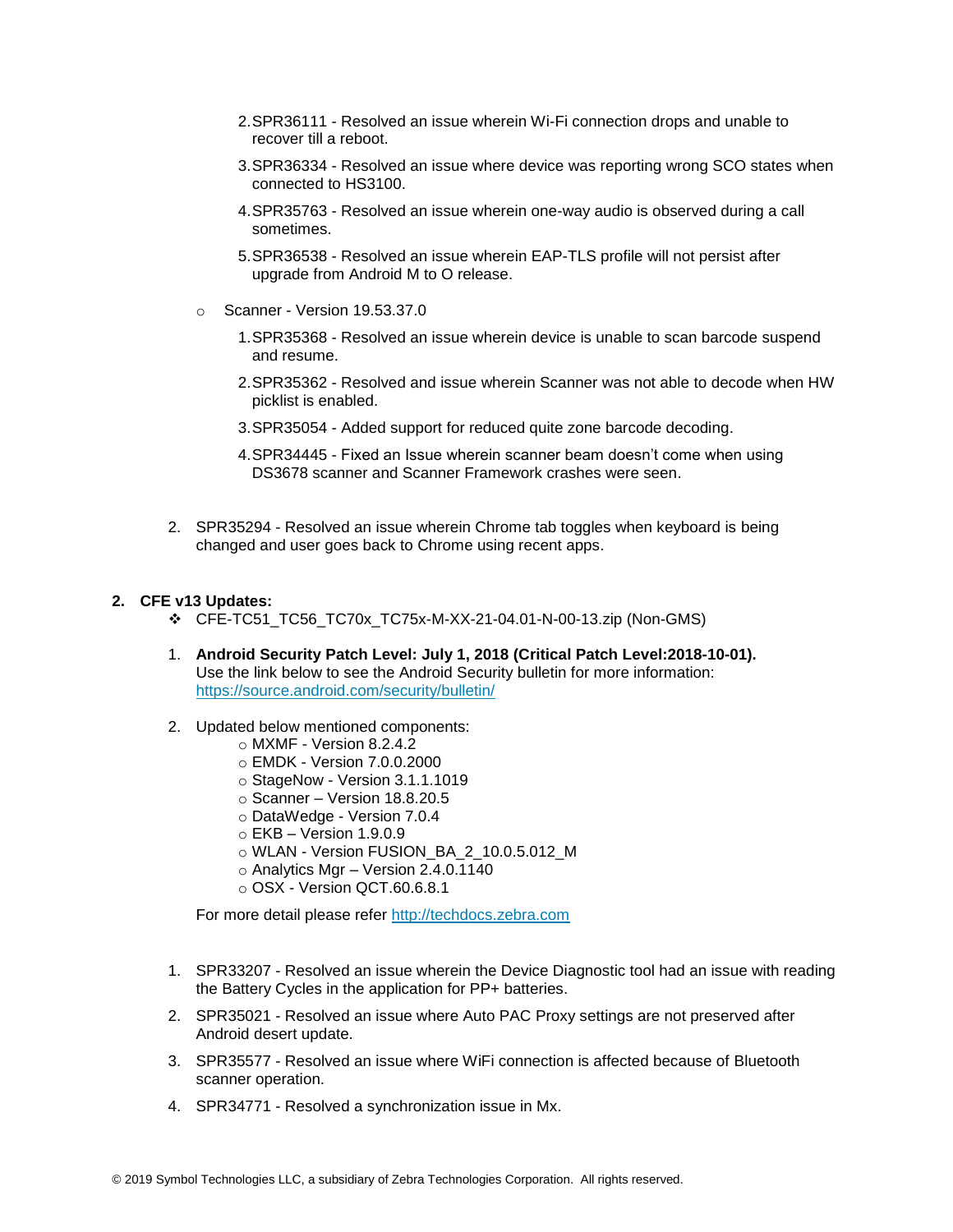- 5. SPR35188 Disabled QC Quick Charge 3.0 which allows the device to charge at 9v (since many 3rd party cables are rated for only 5v use).
- 6. SPR34441 Resolved an issue where inline images were not being displayed in Email.
- 7. SPR35288 Fixed an issue wherein initialization of scanner was taking ~1sec.
- 8. SPR35665 Resolved an issue wherein Google keyboard settings was not persisting through a reboot when configured directly after factory reset.
- 9. SPR34771 Resolved a synchronization issue in Mx.
- 10. SPR34429 Resolved an issue wherein DataWedge failed to load "default Profile0".
- 11. SPR34972 Implemented new parameters in scanner input plugin API so that the API takes considerable less time to suspend/re-enable of the scanner.
- 12. SPR34844 Fixed and issue wherein Multiple Scanner Enable Calles were allowed by same application.
- 13. SPR35491/35856 Resolved an issue where in Analytics Manager was throwing "Index out of bound error " when a StageNow Barcode is scanned
- 14. CPR24889 Resolved an issue wherein device was overheating when placed in a cradle.
- 15. CVE-2018-5383 was corrected preventing unauthenticated BT pairing.
- 16. Included Zebra Software License Manager v3.1.1.
- 17. Added new APN for Telstra-M2M.
- 18. Data Analytics changes:
	- o DataAnalytics has been renamed to Zebra Data Service.
	- o DAInBuiltDCA has been renamed to Zebra Data Service Plugin.
	- o SettingsEULA has been renamed to Zebra Data Services.

#### **3. CFE v12 Updates:**

- ❖ CFE-TC51\_TC56\_TC70x\_TC75x-M-XX-21-04.01-N-00-12.zip (Non-GMS)
- 1. Resolved an issue wherein DataWedge ANR was seen on enrolling to SOTI DO mode via Hash tagging method.
- 2. SPR35216/SPR35025: Fixed an issue where Auto Proxy PAC (Pac Service and Proxy Service) was not recovering properly if killed for any reason.
- 3. SPR35062: Fixed an issue wherein setting Default Launcher was failing when more than one third party launcher was installed in the device

#### **4. CFE v11 Updates:**

❖ CFE-TC51\_TC56\_TC70x\_TC75x-M-XX-21-04.01-N-00-11.zip (Non-GMS)

#### **1. Android Security Patch Level: July 1, 2018.**

Use the link below to see the Android Security bulletin for more information: <https://source.android.com/security/bulletin/>

- 3. Updated below mentioned components:
	- o MXMF Version 8.0.2.0
	- o EMDK Version 6.9.16.1216
	- o StageNow Version 3.0.1.1038
	- o File Browser Version 1.19.1.5
	- o Scanner Version 18.8.20.2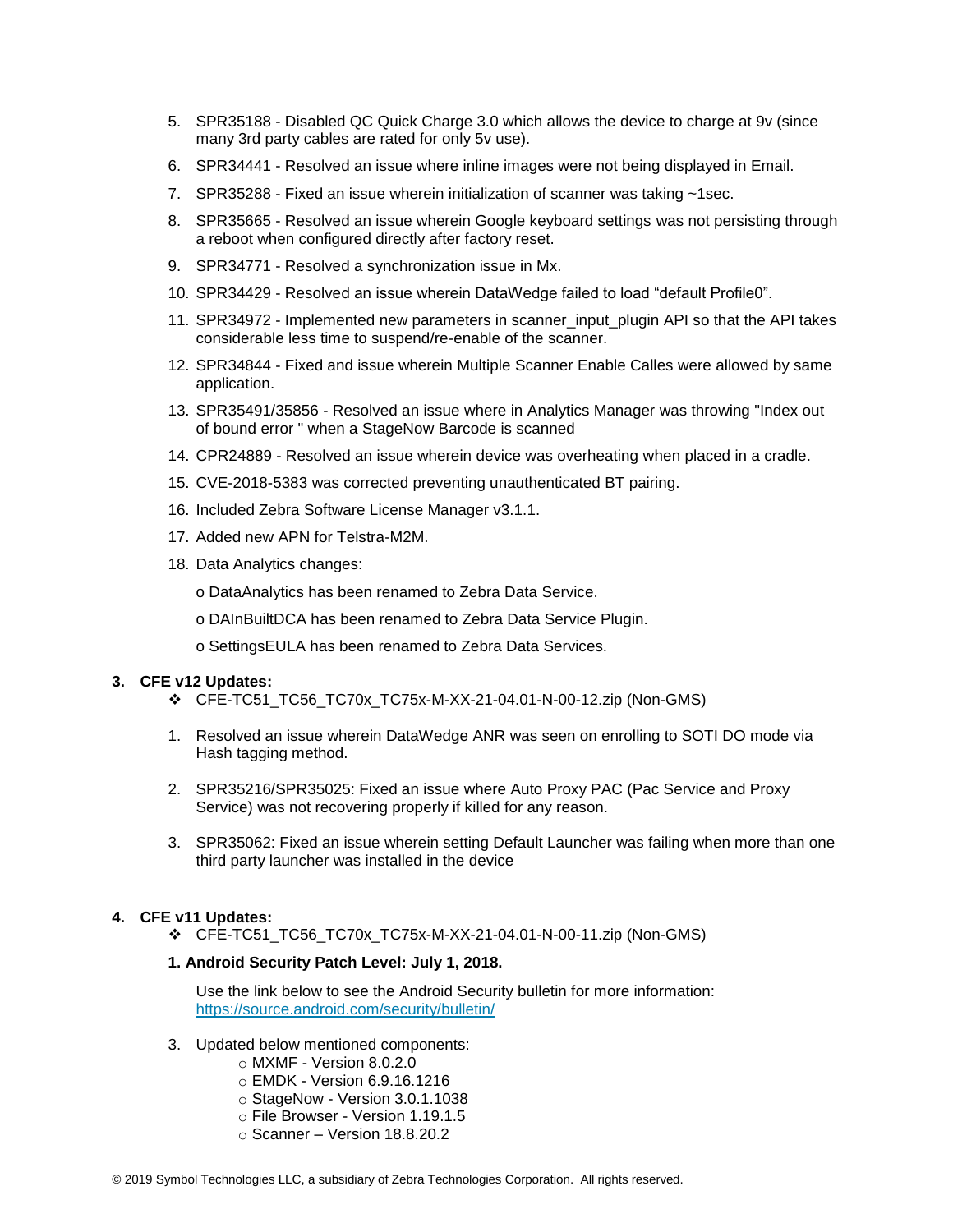- o DataWedge Version 6.8.54
- o EKB Version 1.8.0.8
- o WLAN Version FUSION\_BA\_2\_10.0.0.4.011\_M
- $\circ$  SPR35116 Resolved an issue wherein the data limit and warning couldn't be set through the UI.
- $\circ$  SPR34784 Fixed an issue wherein Programmatic OS Updates via MDM used to fail after a battery swap.
- 5. SPR34760/34417 Resolved an issue wherein device did not respond for any incoming traffic when kept in low coverage area for longer duration.
- 6. SPR34353 Fixed an issue wherein logging used to get truncated with unexpected EOF error.
- 7. SPR34810 Resolved an issue wherein there was an audio latency during a VOIP call due to buffering limit.
- 8. SPR34308 Added support for generic margin-less barcode decoding and reduced quite zone.
- 9. SPR34300 Enabled Screen rotation in the Lock Screen.
- 10. SPR34046 Resolved an issue wherein there were Bluetooth scanner disconnections noticed while audio was being played simultaneously on BT headset.
- 11. SPR34448 Resolved an issue wherein sdcard was not being detected after a suspend/resume.
- 12. SPR34627 Resolved an issue wherein devices are unable to enroll into Soti as DO using Hashtag Method.
- 13. SPR34277 Resolved an issue with the battery swap procedure wherein an incorrect removal of the battery didn't restore few settings to its original state.
- 14. SPR34338 Resolved an issue where device did not respond for EAP packets because of false framework event.
- 15. SPR34310 Fixed an issue wherein CancelRead API was not working when Continuous Mode was enabled.
- 16. SPR34432 Resolved an issue wherein NTP was not able to sync time based on the interval.
- 17. SPR33936 Fixed an issue wherein Camera shutter sound was audible even when the device was in Mute or Vibrate mode.
- 18. SPR33298 Resolved scanner picklist performance issues.
- 19. SPR34036 Resolved an issue wherein device did not connect to Aruba Infra because of a DHCP Infra issue.
- 20. SPR34717 Added support for new method of creating the Applock Whitelist.
- 21. CPR24801 LEAP Profile support is added.
- 22. SPR34716 Resolved an issue wherein MX Framework did not restart after being killed due to Backup.
- 23. SPR34816 Fixed an issue in DataWedge wherein scanner could not be enabled due to quick enabling and disabling of scanner through Intents.
- 24. SPR34307/33607 Resolved an issue wherein few fresh devices were unable to stage after unboxing the device.
- 25. SPR34083/34014/32519 Resolved an issue wherein disabling WWAN radio via Airwatch using StageNow XML fails.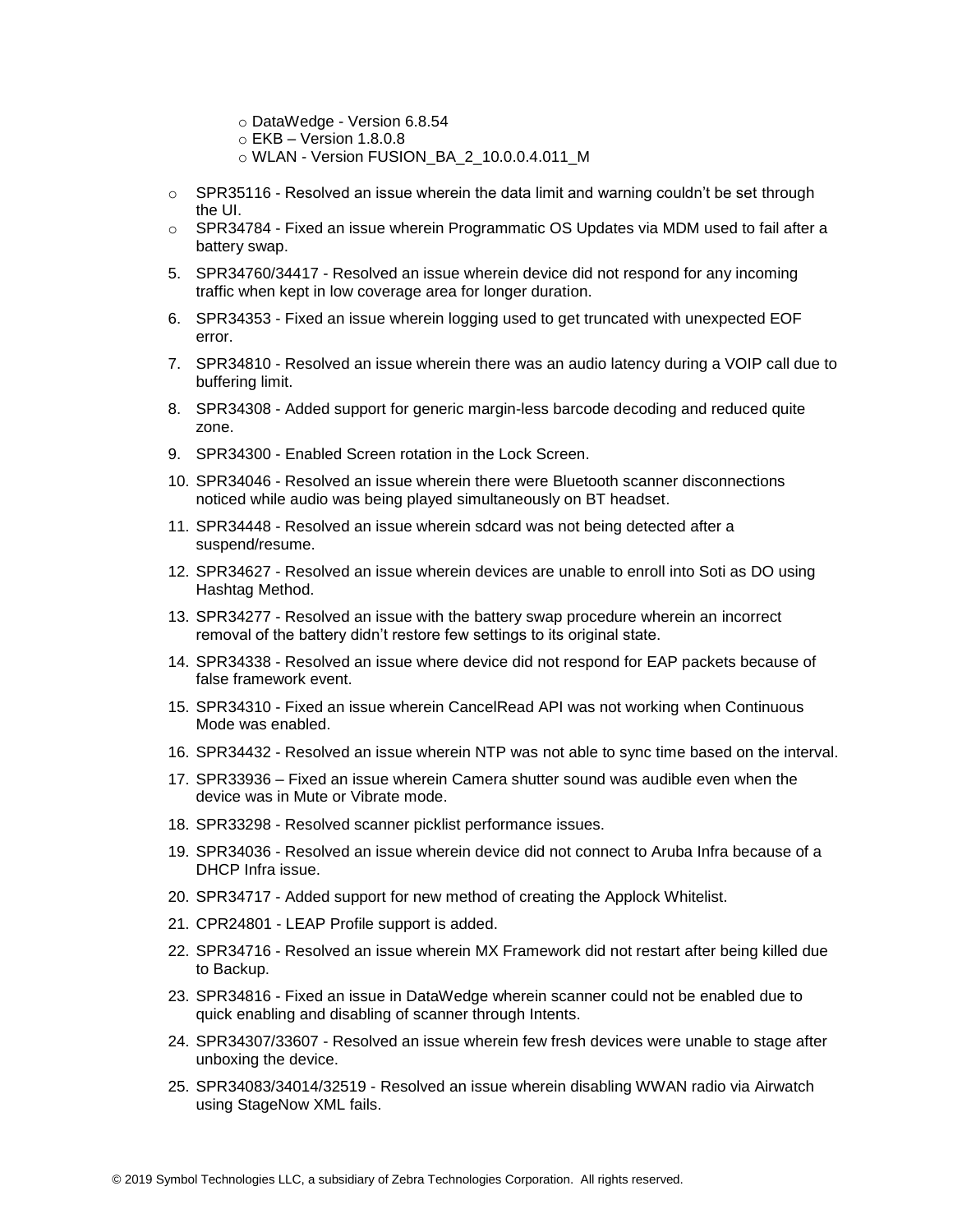- 26. SPR33599 Resolved an issue wherein few system apps were being disabled after Applock whitelist mode was enabled.
- 27. SPR33299 Fixed an issue wherein a device's battery percentage displayed 255% indefinitely and the device would not charge while in this state.
- 28. SPR33818 Fixed an issue wherein certain decoder type values were not persisting across a scanner enable/disable cycle.
- 29. SPR33755 Resolved an issue wherein the Whitelisted apps were unable to submit XML to MX.
- 30. SPR33671 Resolved an issue wherein the profile creation used to fail if the username included "\" character.
- 31. SPR34267 Resolved an issue wherein user was not able to enable USB debugging option using StageNow.
- 32. SPR33862/33876 Fixed an issue wherein user could not set Display Timeout value of 30 min using StageNow.
- 33. SPR33848 Added a new category field in the Intent Manager.
- 34. SPR33639 Resolved an issue wherein the customer app install and launch during device sleep state and device stopped emitting scan beam after awake from suspend.
- 35. SPR33977 Fixed an issue wherein user would see duplicate time zone entries after configuring date and time using StageNow.
- 36. SPR33981 Fixed an issue wherein Czech Republic could not be set as Regulatory country while configuring WLAN profile using StageNow.
- 37. SPR34213 Resolved an issue wherein shared preference initialization without launching EKB.
- 38. SPR34179 Resolved an issue wherein there was a delay in data transfer in 5GHz network.
- 39. SPR34278 Resolved an issue wherein WLAN was disconnecting during BT connection establishment.

#### **5. CFE v10 Updates:**

❖ CFE-TC51\_TC56\_TC70x\_TC75x-M-XX-21-04.01-N-00-10.zip (Non-GMS)

#### **1. Android Security Patch Level: March 5, 2018.**

Use the link below to see the Android Security bulletin for more information: <https://source.android.com/security/bulletin/>

- 4. Updated below mentioned components:
	- $\circ$  MXMF Version 7.2.1.0
	- o DataWedge Version 6.7.39
	- o EMDK Version 6.8.21
	- o StagingClient Version 2.10.1.1389
	- o File Browser --1.19.1.2
	- o DDT -- 1.15.0.11
- 5. SPR 33558 Resolved an issue wherein wakeup sources were not working correctly.
- 6. SPR 34145 Resolved an issue wherein WEP Key Index does not persist after device reboot or Wi-Fi restart.
- 7. SPR 33729 Resolved an issue wherein device does not behave consistently with respect to the "Same Symbol Timeout" setting.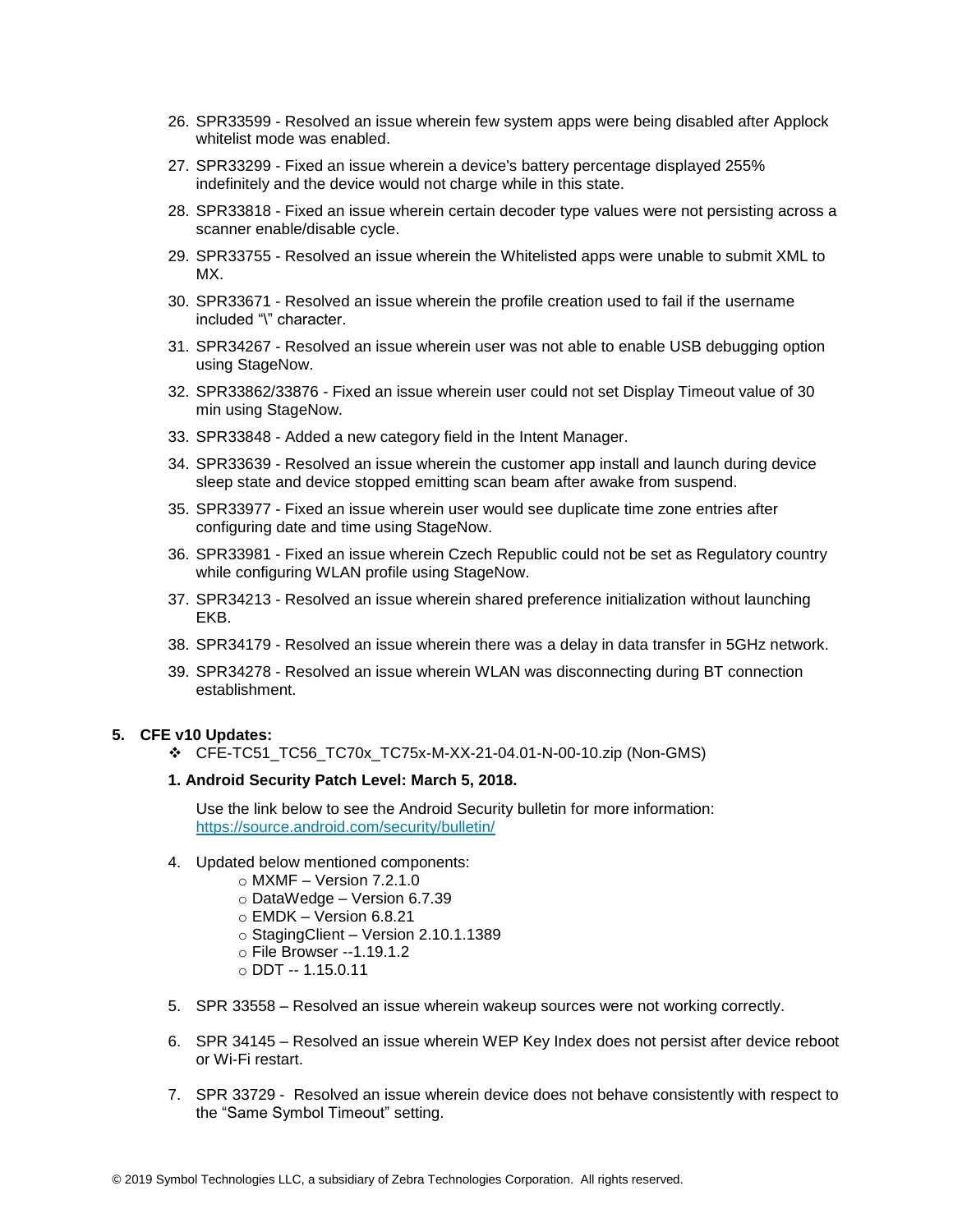- 8. SPR 33639 Resolved an issue wherein the device stops emitting scan beam after waking up from suspend.
- 9. SPR 33709 Intercharacter delay has been added in the DW.
- 10. SPR 33311/34046 Resolved an issue wherein audio loss in Bluetooth headset is observed when ring scanner is disconnected during the audio record.
- 11. SPR 33538 Resolved an issue wherein scanner beam stuck off when pressing scanner button.
- 12. SPR 33799 Resolved an issue wherein DW incorrectly sends char 10 instead of char13.
- 13. SPR 33812 Resolved an issue wherein screen lock none choice is not visible when using an Australian SIM.
- 14. SPR 33862/34493 Resolved an issue wherein device screen timeout setting using display manager is not working correctly.

#### **Known Issues and Fixes:**

- 1. SPR 34303 JS keyevents are not working in CFE v7 or higher Push a file named "CustomFeatures.ini" with value "persist.sys.custom.unbuffered=true" (without quotes) to /enterprise/usr/persist and reboot to get the JS keyevents working.
- 2. SPR 34353 Rxlogger can throw an EOF error Change buffer size using Settings -> Developer Options / Logger Buffer Sizes from 256K to 4M or via an adb command adb logcat -G 5M

#### **6. CFE v9 Updates:**

❖ CFE-TC51\_TC56\_TC70x\_TC75x-M-XX-21-04.01-N-00-09.zip (Non-GMS)

#### **1. Android Security Patch Level: January 5, 2018.**

Use the link below to see the Android Security bulletin for more information: <https://source.android.com/security/bulletin/>

2. Spectre and Meltdown (CVE-2017-5753, 5715, 5754) remediation provided by updates to timer access for CVE-2017-13218.

#### **7. CFE v8 Updates:**

❖ CFE-TC51\_TC56\_TC70x\_TC75x-M-XX-21-04.01-N-00-08.zip (Non-GMS)

#### **1. Android Security Patch Level: January 5, 2018.**

Use the link below to see the Android Security bulletin for more information: <https://source.android.com/security/bulletin/>

2. SPR33463 - Resolved an issue wherein device receives the PTT Event but not scan key event.

3. SPR33599 – Resolved an issue wherein few system apps were being disabled after Applock whitelist mode was enabled.

4. SPR33521 – Resolved an issue wherein PingID application was failed to run.

5. SPR33755 - Resolved an issue wherein Whitelisted Apps were unable to submit XML to MX.

6. SPR33462 – Resolved an issue wherein the Key remapping was not working properly during suspend/resume.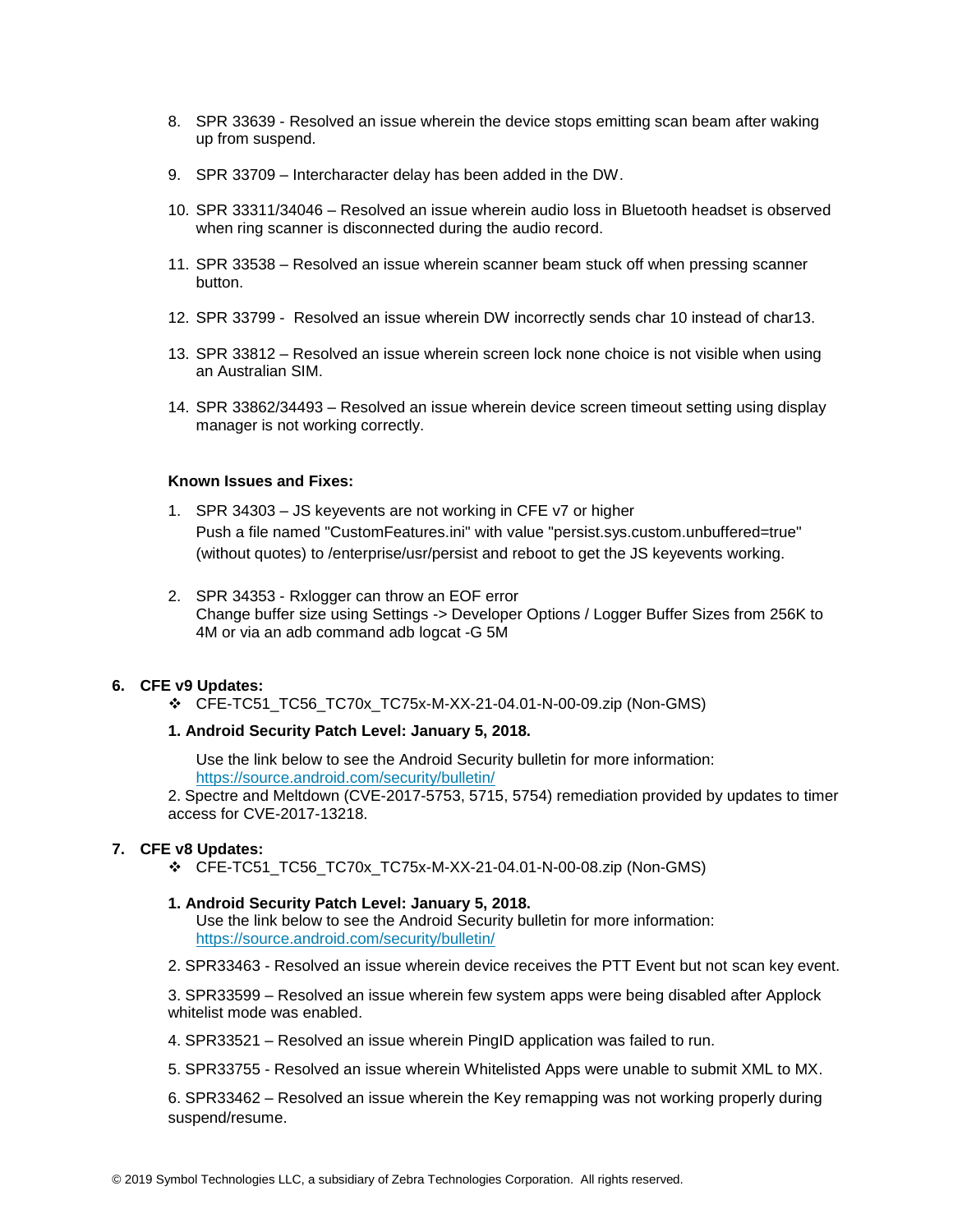#### **8. CFE v7 Updates:**

❖ CFE-TC51\_TC56\_TC70x\_TC75x-M-XX-21-04.01-N-00-07.zip (Non-GMS)

#### **1. Android Security Patch Level: December 5, 2017.**

Use the link below to see the Android Security bulletin for more information: <https://source.android.com/security/bulletin/>

2. Added support for Wi-Fi Direct and Miracast features.

3. Resolved an issue wherein IsoDep and MifareClassic dual interface cards were not read properly.

4. SPR33302 – Resolved an issue wherein disabling the oval capacitive key via StageNow fails on TC70x and TC75x SKUs.

5. SPR33153 – Resolved an issue wherein device scans "phantom" barcodes.

6. SPR33049 – Resolved an issue wherein device asking for boot password when password is set via API.

7. SPR32872 – Resolved an issue wherein keystroke output is not received when input is taken off input field.

8. Added APN Settings for AT&T Mexico.

#### **9. CFE v6 Updates:**

❖ CFE-TC51\_TC56\_TC70x\_TC75x-M-XX-21-04.01-N-00-06.zip (Non-GMS)

#### **1. Android Security Patch Level: November 6, 2017**

Use the link below to see the Android Security bulletin for more information: <https://source.android.com/security/bulletin/>

- 2. Corrections for KRACK vulnerabilities applied.
- 3. SPR33303 Updated File Browser v1.19.1.0 that resolves an APK installation issue through File Browser.

4. SPR33306 - Updated File Browser v1.19.1.0 that resolves an alignment problem of files and folders in list view.

5. SPR33307 - Updated File Browser v1.19.1.0 that resolves an issue where file copy was not working through File browser.

6. SPR32880 - Fixed an issue wherein it was not possible to remap the right-side trigger button (SCAN\_R) through Stage Now.

#### **10. CFE v5 Updates:**

❖ CFE-TC51\_TC56\_TC70x\_TC75x-M-XX-21-04.01-N-00-05.zip (Non-GMS)

#### **1. Android Security Patch Level: September 5, 2017**

Use the link below to see the Android Security bulletin for more information: <https://source.android.com/security/bulletin/>

- 2. SPR32387 Resolved an issue where in TC51 failed to join multicast group.
- 3. SPR32894 Resolved an issue wherein the Airwatch Agent is denied permission to use MX.
- 4. Included fix for BlueBorne Vulnerability.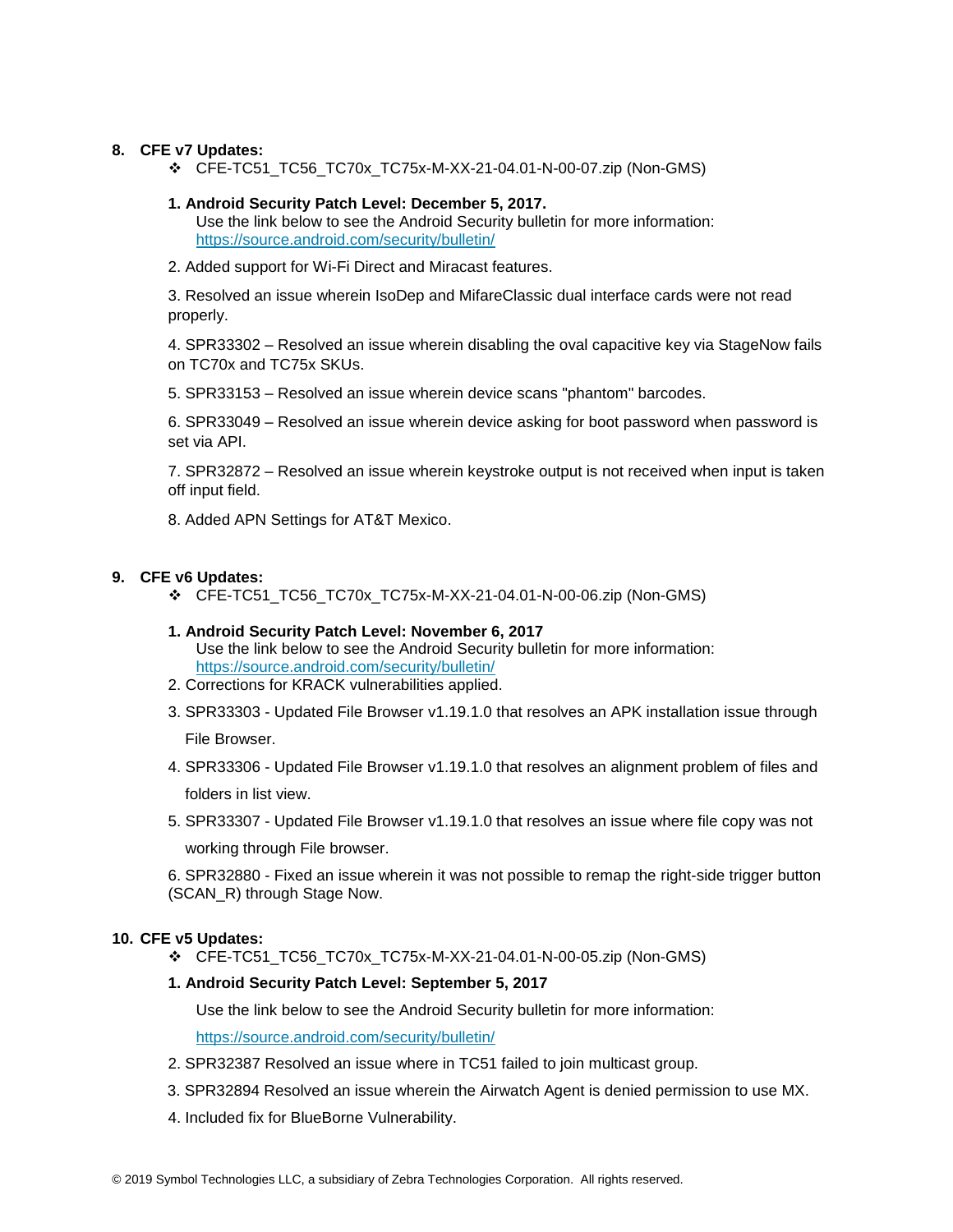- 5. Resolved an issue in MX to prevent leakage of configuration parameters.
- 6. SPR31931 Resolved an issue where in TC75x doesn't get IP address.
- 7. SPR32781 Resolved an issue wherein wrong APN is selected sometimes after reset.

**IMPORTANT NOTE:**

CFE v1, v2, v3, v4 are not posted as it was used internally by Zebra & not released to any customers.

### <span id="page-8-0"></span>Device Compatibility

This software release has been approved for Android TC51, TC56, TC70x and TC75x Marshmallow Non-GMS models mentioned below.

| Device                   | <b>Operating System</b> |
|--------------------------|-------------------------|
| TC510K-2PAZU2P-US        | <b>Android M</b>        |
| TC510K-2PAZU2P-A6        | <b>Android M</b>        |
| TC510K-2PAZU4P-US        | <b>Android M</b>        |
| TC510K-2PAZU4P-A6        | <b>Android M</b>        |
| TC510K-2PAZU4P-FT        | <b>Android M</b>        |
| TC510K-2HDZU4P-FT        | <b>Android M</b>        |
| TC510K-2HDZU2P-US        | <b>Android M</b>        |
| TC510K-2HDZU4P-US        | <b>Android M</b>        |
| TC510K-2HDZU2P-A6        | <b>Android M</b>        |
| TC510K-2HDZU4P-A6        | <b>Android M</b>        |
| TC56CJ-2PAZU2P-A6        | <b>Android M</b>        |
| TC56CJ-2PAZU4P-A6        | Android M               |
| TC56DJ-2PAZU2P-A6        | <b>Android M</b>        |
| TC56DJ-2PAZU4P-A6        | <b>Android M</b>        |
| TC56DJ-2PAZU2P-IA        | <b>Android M</b>        |
| TC56DJ-2PAZU4P-IA        | <b>Android M</b>        |
| TC56DJ-2PAZU4P-BR        | <b>Android M</b>        |
| TC56DJ-2PAZU2P-BR        | <b>Android M</b>        |
| TC56DJ-2PAZU2P-CN        | <b>Android M</b>        |
| TC56DJ-2PAZU4P-CN        | <b>Android M</b>        |
| TC56DJ-2PAZU4P-ID        | <b>Android M</b>        |
| TC56DJ-2PAZU2P-ID        | <b>Android M</b>        |
| TC56CJ-2PAZU4P-FT        | <b>Android M</b>        |
| TC56CJ-2PAZU2P-US        | <b>Android M</b>        |
| TC56CJ-2PAZU4P-US        | <b>Android M</b>        |
| TC75FK-22B22AD-A6        | <b>Android M</b>        |
| TC75FK-22B24AD-A6        | <b>Android M</b>        |
| <b>TC75FK-22B22AD-BR</b> | <b>Android M</b>        |
| <b>TC75FK-22B22AD-IA</b> | <b>Android M</b>        |
| TC75FK-22B22AD-ID        | <b>Android M</b>        |
| <b>TC75FK-22B22AD-TN</b> | <b>Android M</b>        |
| TC75FK-22F22AD-A6        | <b>Android M</b>        |
| <b>TC75FK-22B22AD-TW</b> | <b>Android M</b>        |
| TC75GK-22B22AD-A6        | <b>Android M</b>        |
| TC75GK-22B24AD-A6        | <b>Android M</b>        |
| TC75GK-22F22AD-A6        | <b>Android M</b>        |
| TC700K-02B22B0-A6        | <b>Android M</b>        |
| TC700K-02B24B0-A6        | <b>Android M</b>        |
| TC75EK-22B22AB-US        | <b>Android M</b>        |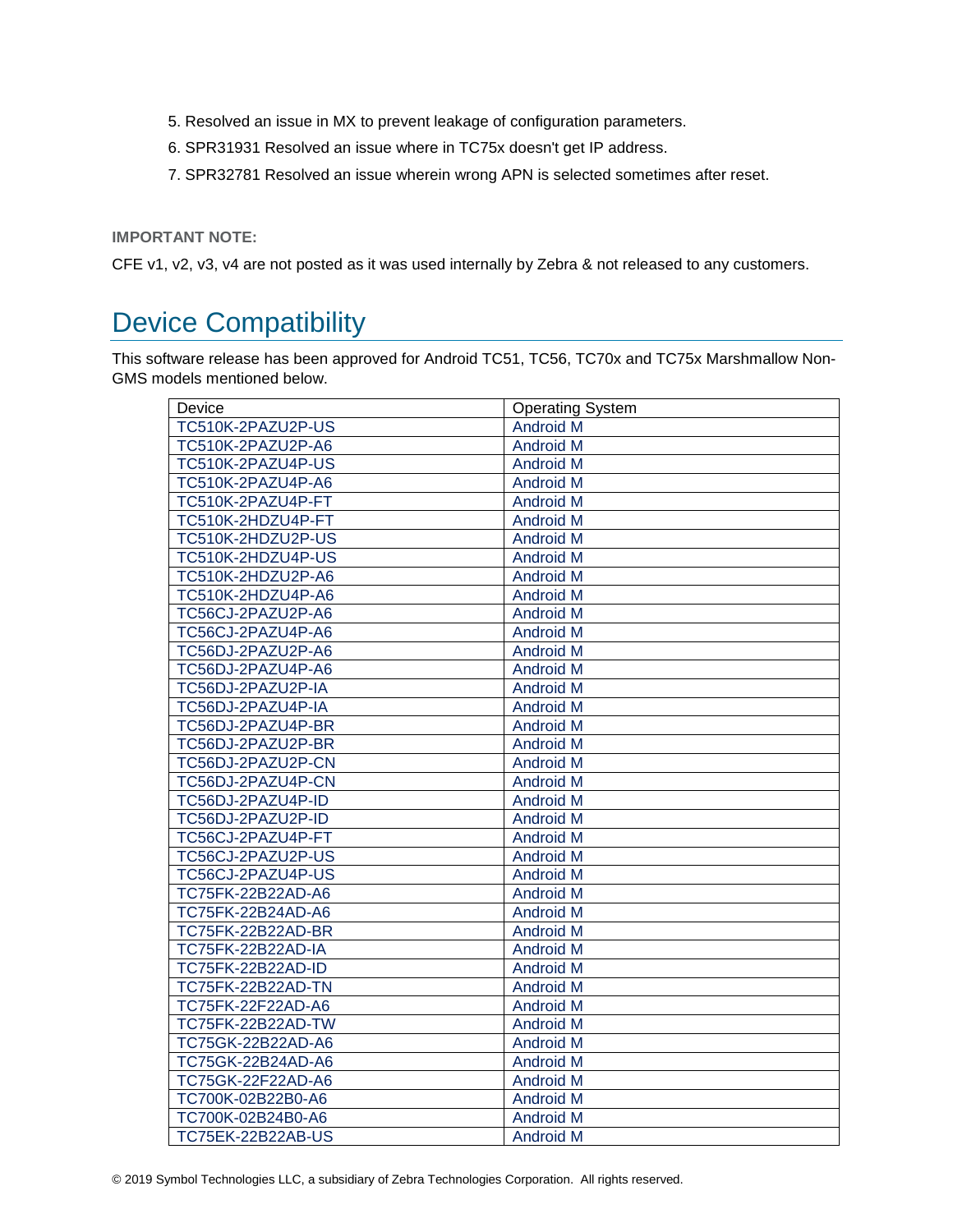| TC75EK-22F22AB-US        | Android M |
|--------------------------|-----------|
| <b>TC75EK-22B22AF-US</b> | Android M |
| TC75EK-22B24AB-US        | Android M |

### <span id="page-9-0"></span>Installation Requirements

- ADB installed on the PC (including adb drivers)
- USB debugging turned ON (from Developer options)
- TC51/TC56/TC70x/TC75x has at least:
	- o Version 01-21-04.1 build

### <span id="page-9-1"></span>Installation Instructions

BEFORE UPDATING THE OS IMAGE, EXTERNAL POWER MUST BE APPLIED TO THE TERMINAL VIA USB CHARGING CABLE OR CRADLE.

PLEASE ENSURE BATTERY LEVEL IS > 30%

**CFE software update procedure for TC51, TC56, TC70x and TC75x:**

- 1. Plug the TC51/TC56/TC70x/TC75x into the USB & Charging Cable and then the Cable to the PC. If you have a Cradle with USB connectivity, connect it now.
- 2. You may need to pull down the top menu and if you see "USB for charging", touch it and then change it to "File transfers".
- 3. Open Command Prompt, run *"adb devices"* and check to see if you are able to see the device's serial number… If yes, proceed… if not you will need to get the PC set up with the proper drivers or install an External SD Card.
- 4. On device you will see "USB for Charging" USB applet popup, once connected to any windows PC, click on this and change to "File Transfer" this way your PC will see Internal Storage Folder of the Device.
	- a. *Note*: If you have an External SD Card installed, you can drag & drop the files on that card to perform the Recovery update that way… if not, continue with the ADB Sideload.
	- ❖ Download Image CFE-TC51\_TC56\_TC70x\_TC75x-M-XX-21-04.01-N-00-14.zip
- 5. Entering into Recovery Mode
	- a. Choice 1: In Command Prompt, type *"adb reboot recovery" and click enter*.
	- b. Choice 2:
		- Reset and hold PTT key
		- When Zebra Technologies logo appears on the screen Release the PTT Key
- 6. Your TC51/TC56/TC70x/TC75x will reboot and put you on the Android Recovery screen.
- 7. if applying update via Sideload Method